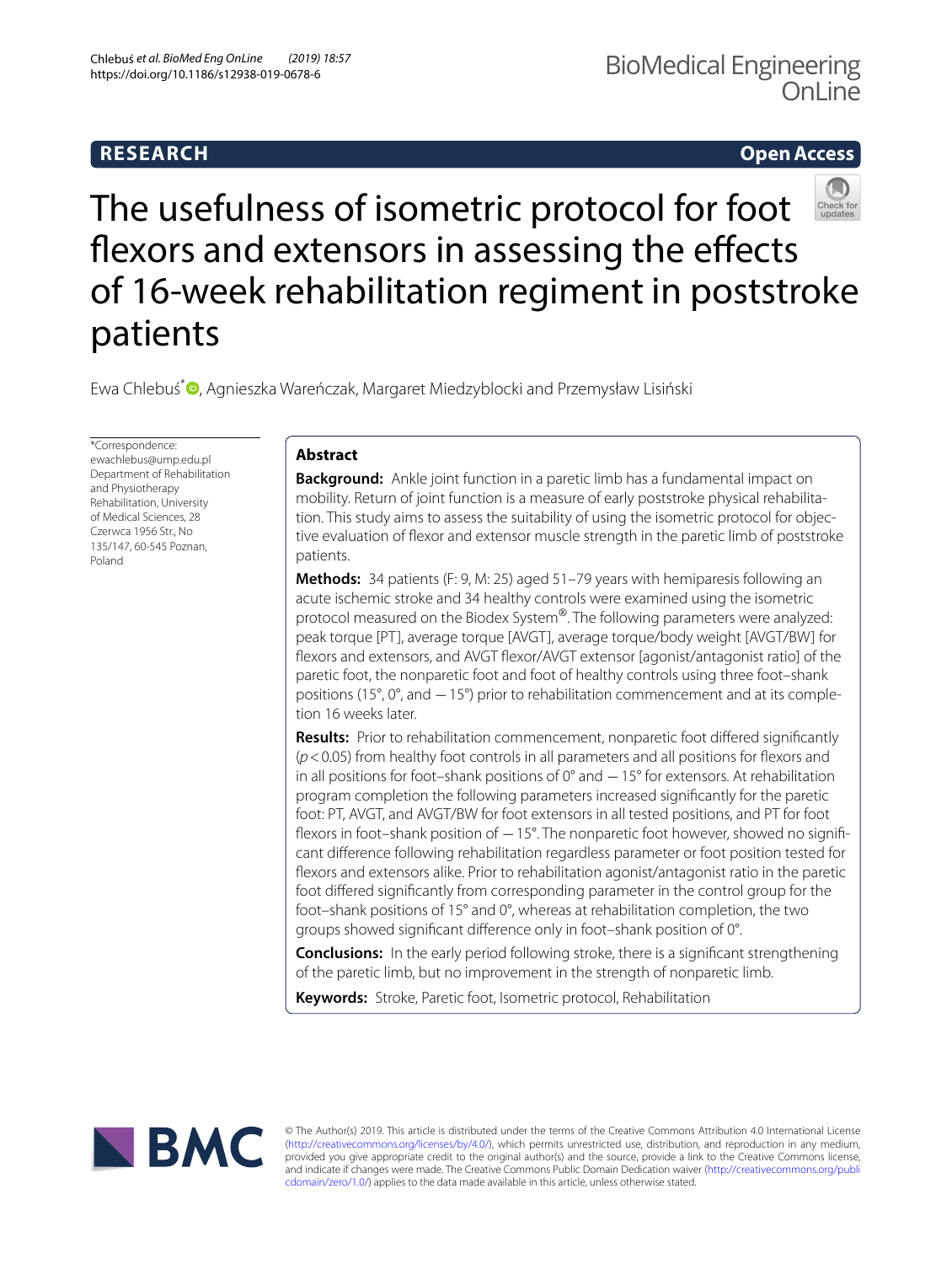#### **Background**

According to literature, ankle joint function in a paretic limb has a fundamental impact on mobility and is vital to improving patients' quality of life following stroke [[1,](#page-10-0) [2](#page-10-1)]. Therefore this study will focus on evaluating ankle joint efficiency as a major factor determining gait efficiency. The return of joint function is a measure of early poststroke rehabilitation efectiveness.

Ankle joint efficiency of a healthy limb is determined by several factors including range of motion, dependent primarily on tendo-muscular unit elasticity [[3\]](#page-10-2), the intactness of the proprioceptive pathway, responsible for "deep sensation" within the ankle joint [[4](#page-10-3)] the strength of individual muscles as well as relationships between forces generated by antagonistic muscle groups  $[5, 6]$  $[5, 6]$  $[5, 6]$  $[5, 6]$ . To date, the relationship between these determinants (of ankle joint efficiency) has not been clearly defined  $[7, 8]$  $[7, 8]$  $[7, 8]$ . The method for measuring strength becomes an issue when one takes into account the strength of the muscles controlling the movement of the ankle [\[9](#page-10-8)].

Subject literature reveals that the isokinetic protocol is generally used to assess the strength of fexor and extensor muscle groups [\[10,](#page-10-9) [11](#page-10-10)]. Strength assessment using this protocol depends largely on preserved range of motion within the ankle joint. However, many patients in the early poststroke period are unable to generate adequate force to produce ankle motion, due to progressing spasticity of the tendo-muscular units [\[12](#page-11-0)]. This reduces the effectiveness of the isokinetic protocol in assessing the muscle strength of foot flexors and extensors in poststroke patients. Therefore, it seems that only the isometric protocol allows for an objective assessment of paretic muscle strengths, regardless of the degree of joint fexibility or the speed of joint movement [[13](#page-11-1), [14](#page-11-2)]. Moreover, studies which used the isokinetic protocol focused only on the paretic foot. There are no studies which compare the muscle strength of the paretic as well as the nonparetic foot to that of healthy controls.

### **Objectives**

To assess the suitability of using the isometric protocol for an objective evaluation of foot flexor and extensor muscle strength in the early poststroke period.

To compare the fexor and extensor muscle strength of the paretic foot to that of the nonparetic foot and to the foot of healthy controls in three test positions.

To determine whether the implementation of lower limb rehabilitation following stroke improves the muscular strength of both the paretic foot and the nonparetic foot in hemiparetic patients.

## **Materials and methods**

This was an observational study with a control group. The study was carried out between January 2015 and December 2017 at the Neurological Rehabilitation Department of Wiktor Dega Orthopedic-Rehabilitation Clinical Hospital, Poznań University of Medical Sciences.

The study group consisted of 34 patients with post ischemic stroke hemiparesis. There were nine women and 25 men examined, with an average age of 65.1 (range 51–79, SD: 8.59). Nineteen patients had a right-sided hemiparesis and remaining 15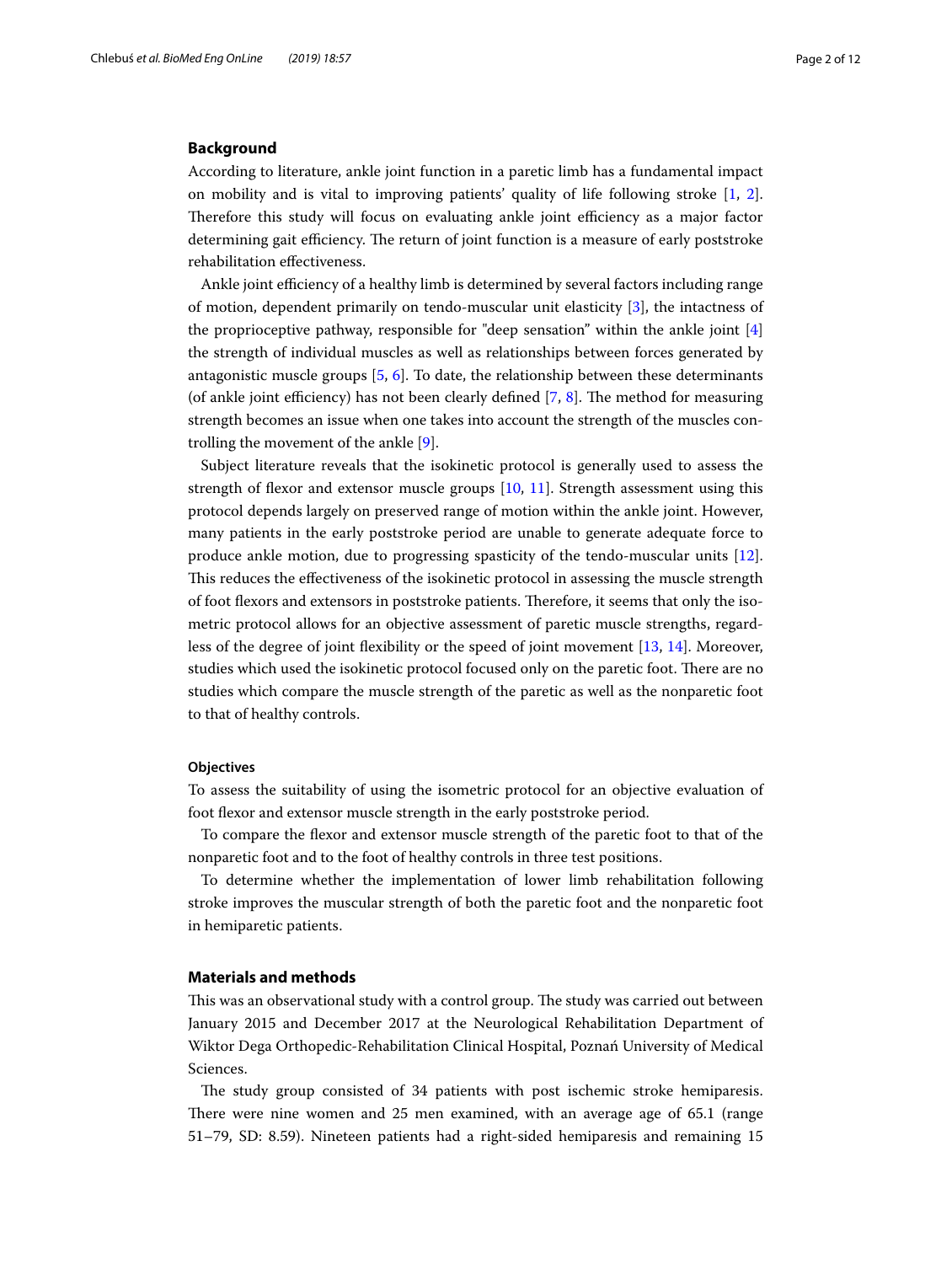patients—left-sided hemiparesis. The control group consisted of 34 healthy volunteers with no prior history of trauma or neurological disease afecting the structure and function of the ankle joint. This group included 13 women and 21 men with an average age of 61.6 years (range 53–75, SD: 5.59). Table [1](#page-2-0) shows patient characteristics for both the study and the control group.

The inclusion criteria were as follows:

1. Lower limb paresis, with unilateral hemiparesis, resulting from the frst episode of ischemic stroke

| <b>Characteristics</b>                                                 | Ischemic stroke group Control group |                 | p      |
|------------------------------------------------------------------------|-------------------------------------|-----------------|--------|
|                                                                        | $n = 34$                            | $n = 34$        |        |
| Gender (male/female)                                                   | 25/9                                | 21/13           |        |
| Age (years)                                                            | $64.9 \pm 9.2$                      | $61.6 \pm 5.6$  | > 0.05 |
| Height (cm)                                                            | $171.3 \pm 9.6$                     | $171.6 \pm 9.7$ | > 0.05 |
| Weight (kg)                                                            | $81.5 \pm 13.9$                     | $80.2 \pm 15.8$ | > 0.05 |
| Body mass index (kg/m <sup>2</sup> )                                   | $27.9 \pm 4.9$                      | $27.2 \pm 4.6$  | > 0.05 |
| Risk factors                                                           |                                     |                 |        |
| Smoke                                                                  | 12 (35.29%)                         | 10 (29.41%)     |        |
| <b>Diabetes</b>                                                        | 10 (29.41%)                         | 8 (23.52%)      |        |
| Arterial hypertension                                                  | 30 (88.23%)                         | 25 (73.52%)     |        |
| Atrial fibrillation                                                    | 15 (44.11%)                         | 6 (17.64%)      |        |
| Time since stroke (days)                                               | $15 + 2$                            |                 |        |
| Time of rehabilitation treatment (days)                                | $125 \pm 11$                        |                 |        |
| Affected side                                                          |                                     |                 |        |
| Left                                                                   | 15 (44.2%)                          |                 |        |
| Right                                                                  | 19 (55.8%)                          |                 |        |
| Localization (Bamford classification)                                  |                                     |                 |        |
| <b>TACI</b>                                                            | 4 (11.76%)                          |                 |        |
| PACI                                                                   | 16 (47.05%)                         |                 |        |
| <b>LACI</b>                                                            | 12 (35.29%)                         |                 |        |
| POCI                                                                   | 2(5.8%)                             |                 |        |
| <b>AMTS</b>                                                            | $9.67 \pm 0.47$                     |                 |        |
| NIHSS before rehabilitation                                            | $12 + 4$                            |                 |        |
| NIHSS after rehabilitation                                             | 9±4                                 |                 |        |
| Barthel Index before rehabilitation                                    | $41.05 \pm 19.2$                    |                 |        |
| Barthel Index after rehabilitation                                     | $73.60 \pm 19.8$                    |                 |        |
| Modified Rankin Scale (n): I/II/III before rehabilitation              | 15/15/4                             |                 |        |
| Modified Rankin Scale (n): I/II/III after rehabilitation               | 2014-12-08                          |                 |        |
| Modified Ashworth Scale (n): grade 1/1+ before rehabilita-<br>tion     | 18/16                               |                 |        |
| Modified Ashworth Scale (n): grade $1/1+$ after rehabilitation         | 24-paź                              |                 |        |
| Brumstrom stages of lower limb (n): IV/V/VI before rehabili-<br>tation | 8/22/4                              |                 |        |
| Brumstrom stages of lower limb (n): IV/V/VI after rehabilita-<br>tion  | 4/18/12                             |                 |        |

<span id="page-2-0"></span>**Table 1 Comparison of the general characteristics patients before and after rehabilitation**

Values are presented as mean±SD or number (*n*) of the patients (%)

TACI, total anterior circulation syndrome; PACI, partial airculation circulation syndrome; LACI, lacunar airculation circulation syndrome; POCI, posterior airculation circulation syndrome; AMT, abbreviated mental test score; NIHSS, National Institutes of Health Stroke Scale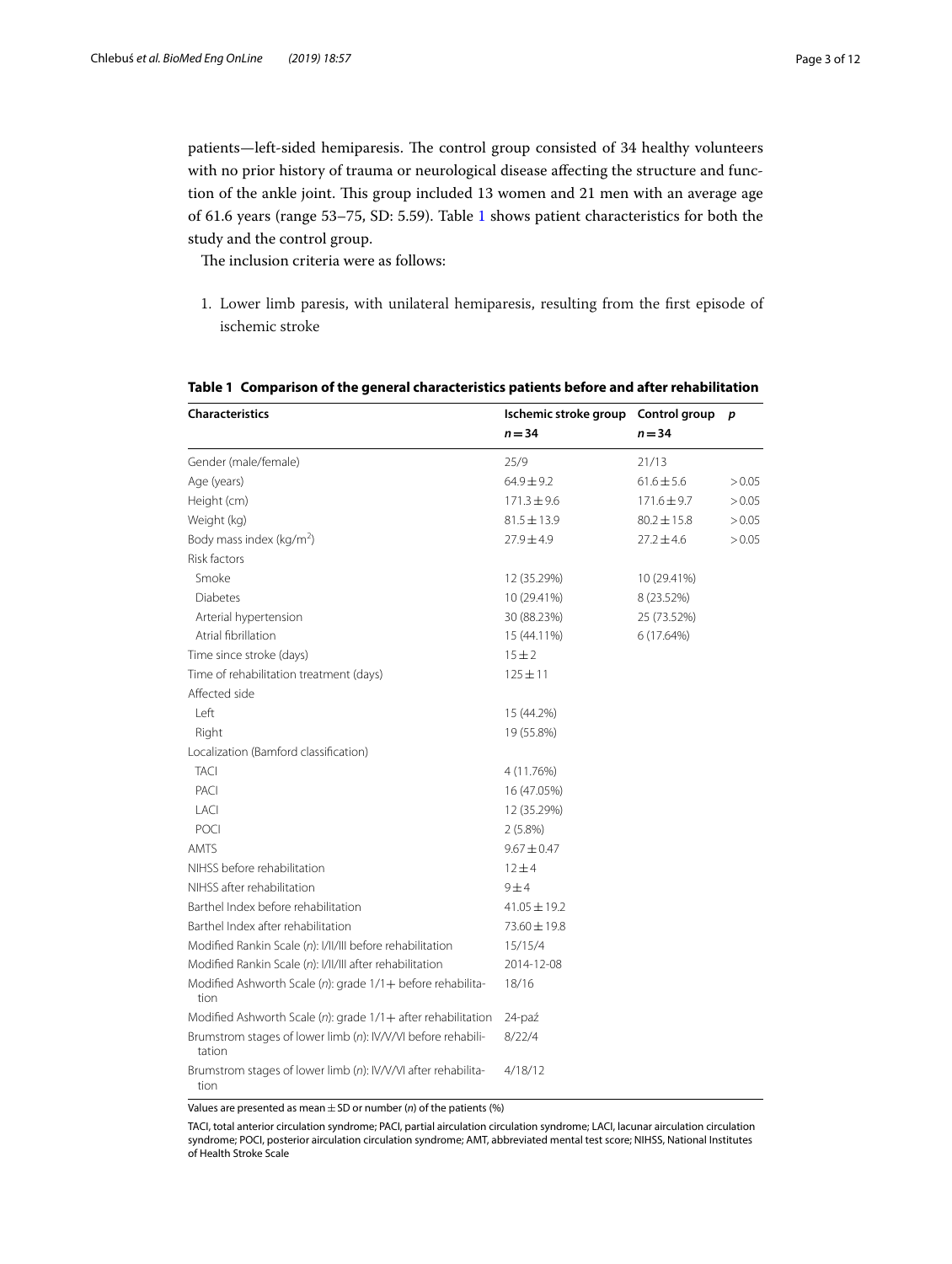- 2. Low spasticity in the examined foot (scores of 1 or  $1+$  in Modified Ashworth Scale— MAS)
- 3. Selective motor impairment in the ankle joint of the paretic foot (stage IV and higher in Brumstrom Stages of Lower Limb)
- 4. Ability to generate muscle strength in foot–shanks positions during the biomechanical examination on the Biodex System®
- 5. Patients in logical verbal contact, able to follow commands (AMTS>9).

Patients with following conditions were excluded from the study:

- 1. Tetraparesis
- 2. Multiple stroke episodes
- 3. Lower limb paresis resulting from etiology other than stroke
- 4. Cognitive impairment and aphasia (AMTS<9)
- 5. Prior injury of the tested ankle joint
- 6. Foot clonus.

A written consent was obtained from each patient participating in the study prior to study commencement and following a detailed description of the study and assessment techniques. The approval for the use of the Biodex device in the study was obtained from the Bioethical Commission of the Medical University of Poznan (Approval No. 539/18).

## **Biomechanical examination**

The examination of patients with the Biodex System Pro 4, Biodex Medical Systems, INC. was conducted prior to rehabilitation commencement, on average 5 weeks  $(35.32 \pm 2.88$  days) poststroke, and again after 16 weeks of rehabilitation on the day of hospital discharge. Control group was examined once. The test involved performing a maximal contraction of foot fexors followed by a maximal contraction of foot extensors, without any actual limb movement. Each participant (from study and control group) completed the task three times, alternately contracting the fexors and extensors of the tested foot by applying pressure on the dynamometer's footplate Each muscle contraction was carried out for a duration of 5 s, with a 5 s break between each new contraction to allow for full muscle relaxation.

#### **Study protocol**

During the examination, the patient was seated in an armchair which was connected to the electronic dynamometer. Patient's torso was stabilized with two belts running across each other and over the patient's chest, whereas the upper limbs were placed on arm supports allowing muscles to loosen. The examined lower limb was positioned on an attachment which offloaded the hip and knee joint simultaneously maintaining both joints in  $70^{\circ}$  of flexion. The foot was propped up with an attachment allowing maximum relaxation of extensor and fexor muscles of the examined foot.

The procedure first focused on the nonparetic limb. Prior to each examination, the researcher established the range of motion in the examined ankle joint. Examination commenced with the dynamometer locking the foot in 15° of fexion. In this position,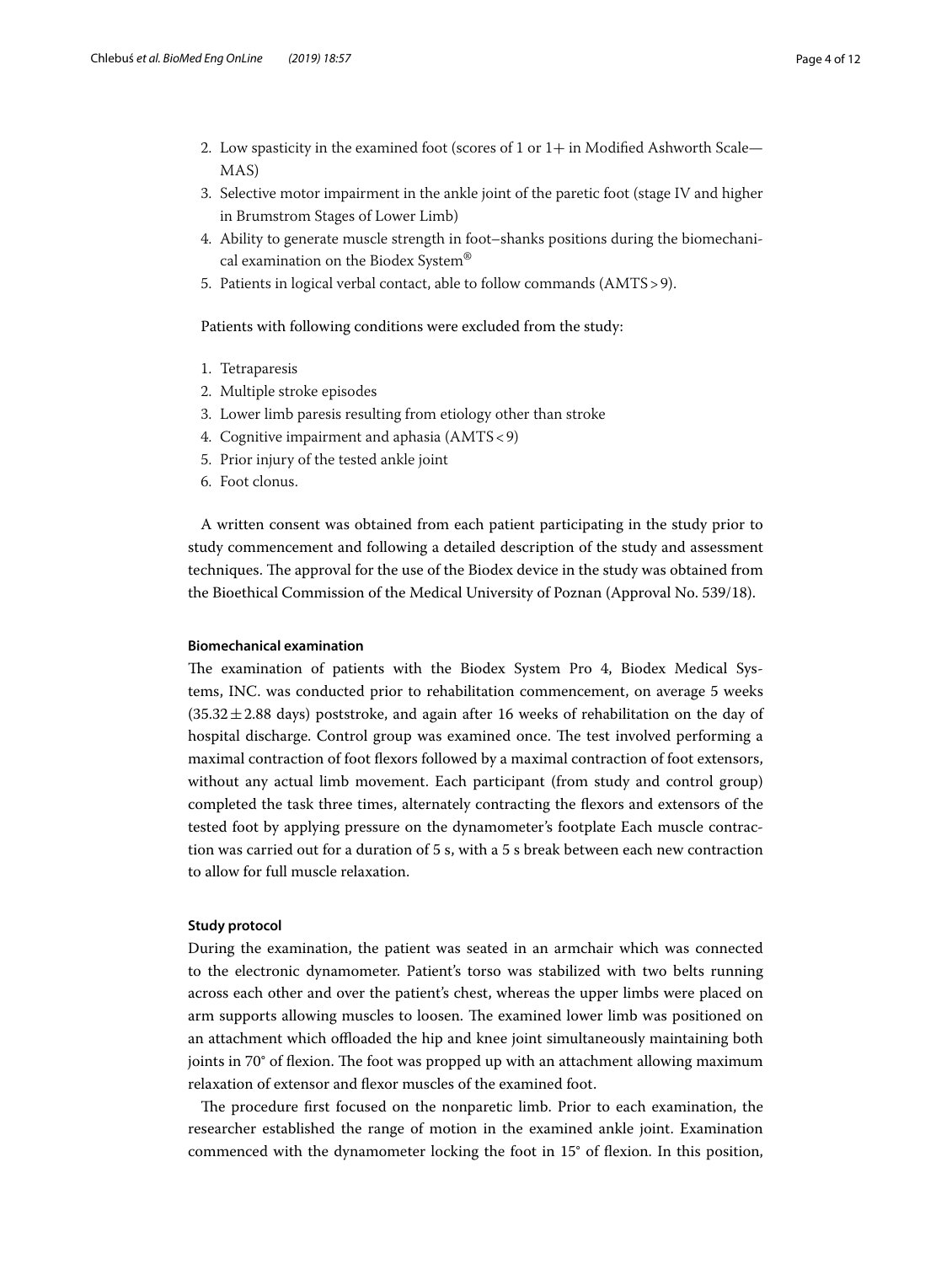the patient maximally contracted foot fexors for 5 s. Tis contraction was followed by a 5 s break, and then a 5 s maximal contraction of foot extensors. Each test was carried out in a series of three alternating fexions and extensions. After completing the series there was a 15 s break to allow for relaxation of the examined muscles. The above protocol was then carried out for the foot locked into a neutral position  $(0^{\circ})$  and, following completion, for the foot locked into 15° of extension. Finally, a report was printed out presenting individual results for the three foot–shank positions. In order to avoid interpretative mistakes, we adopted the following reference terms for the test positions: 15°**→**fexion, 0°**→**neutral position, −15°**→**extension.

## **Outcome measures**

The isometric protocol was used in obtaining the following parameters: peak torque [PT]—the single highest value of the moment of force recorded, average torque [AVGT]—average value of the moment of force calculated over the course of entire test and AVGT/BW—average value of the moment of force in relation to the subject's body weight, for both extensors and fexors of the paretic foot, nonparetic foot and foot of healthy volunteers from the control group. The tests were carried out for three footshank positions: 15° in fexion, 0° in neutral position, 15° in extension, prior to rehabilitation commencement and again at its conclusion 16 weeks later. These foot–shank positions were determined in accordance with the test protocol specifed by the manufacturer of the Biodex device ([http://www.biodex.com\)](http://www.biodex.com). In addition, the relationship between the AVGT values for fexors and extensors for all examined feet, in three tested positions, and both before and after rehabilitation were examined.

### **Protocol for poststroke rehabilitation of the foot**

All patients underwent the standard comprehensive neurological rehabilitation program commonly used in foot rehabilitation for patients in the early poststroke period [[15\]](#page-11-3).

Individual, minor diferences in the rehabilitation program pertained to the duration of individual therapeutic sessions and the intensity of the exercises, which resulted from differences in the patients' mobility. The rehabilitation treatment was based on Proprioceptive Neuromuscular Facilitation (PNF) using the standard for the foot: fexion, adduction, external rotation based on the contract–relax technique. The rehabilitation program included, in each case, 15 min-long exercises stretching fexor muscles of the paretic foot and 20-min-long isotonic exercises for strengthening of both lower limbs. With the increasing patient's mobility, additional 25-min-long balance and coordination exercises, including gait re-education were introduced. Electrostimulation of foot extensor muscles was the most commonly employed method from the available physical therapy methods. The total duration of rehabilitation was  $16$  weeks,  $2 h$  a day,  $6$  days a week (Monday to Saturday).

## **Statistical analysis**

Data were analyzed with the Statistica version 13.1. Demographic data and clinical characteristics are presented as means, standard deviations (SD) and median. The Shapiro– Wilk test was used to assess the normality of the distributions in the test score. A paired *t* test or Wilcoxon's signed ranks test were used to analyze the rehabilitation efects within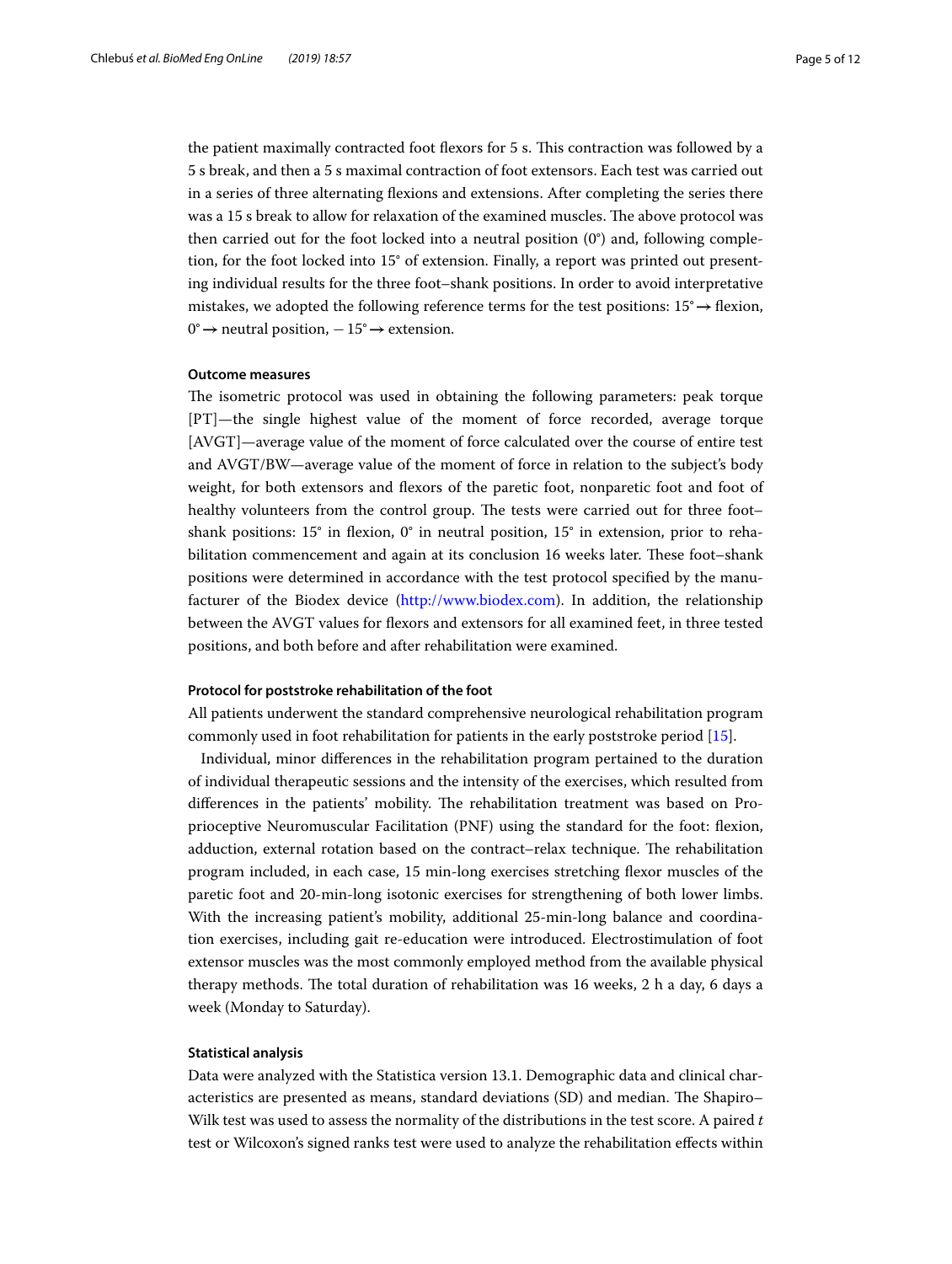the stroke group (pre- and postintervention). The one-way ANOVA or nonparametric Kruskal–Wallis test were used to analyze diferences between the paretic, nonparetic and the healthy foot of control group volunteers. Post hoc comparisons were performed to fnd at which parameters and at which positions diferences between groups were signifcant. *p* values less than 0.05 were considered statistically signifcant.

### **Results**

#### **Foot extensor torque**

Analyzing the values of the parameters describing the strength of the paretic foot extensors (PT, AVGT, AVGT/BW), we noticed the signifcant increase of their values after rehabilitation, in all the tested positions  $(p < 0.05)$ . However, the values of all parameters for the paretic limb were signifcantly diferent in all positions compared to the same values for healthy feet of controlled group, both before and after rehabilitation. The results of the nonparetic limb compared to the control group healthy limbs difered signifcantly after the therapy for positions  $0^{\circ}$  and  $-15^{\circ}$  for PT and AVGT/BW parameters (Table [2](#page-6-0)).

## **Foot flexor torque**

While comparing the values of parameters measuring the strength of fexors of the paretic foot (PT, AVGT, and AVGT/BW) before and after the therapy, a signifcant difference was observed only for the PT parameter at position −15°. Signifcant diferences in PT, AVGT, AVGT/BW parameters were also noted, both for paretic and nonparetic feet compared to the values of the same parameters for healthy subjects in all three examined positions, both before and after rehabilitation. On the other hand, there were no signifcant diferences between the results of the paretic and nonparetic limbs for both series of measurements before and after rehabilitation (Table [3\)](#page-7-0).

#### **Agonist/antagonist ratio**

The assessment of the AVGT flexor/AVGT extensor ratio showed a significant difference between the paretic foot before rehabilitation and the foot of healthy group in positions 15° and 0°. After the rehabilitation, signifcant diferences were observed between the paretic and the healthy foot for position 0° only and between the nonparetic and the healthy foot in positions 15° and 0° (Table [4\)](#page-8-0).

## **Discussion**

Limb muscle weakness contralateral to the damaged brain hemisphere is one of the most common symptoms of stroke [[16\]](#page-11-4). In this study, we demonstrated that with smaller "initial" muscle stretch at initiation of contraction (extensors in the position of − 15° and fexors in the position of 15°), these muscles generated lower force expressed by PT, AVGPT, and AVGPT/BW (Tables [2](#page-6-0), [3](#page-7-0)). Ada et al. [[17](#page-11-5)] showed that the muscle strength defcit in stroke patients is in inverse proportion the length of the muscle at the moment of initiation of contraction (shorter length was related to greater muscle insufciency). Whereas Maynard et al. [[18\]](#page-11-6) proved that the reduction in extensor strength impacts mainly gait speed, while inefficient flexors are responsible for poor spatial coordination.

Novak and Brouwer [\[10](#page-10-9)] found out that the poststroke patients had lower value for the muscle strength of the paretic lower limb compared to the nonparetic limb and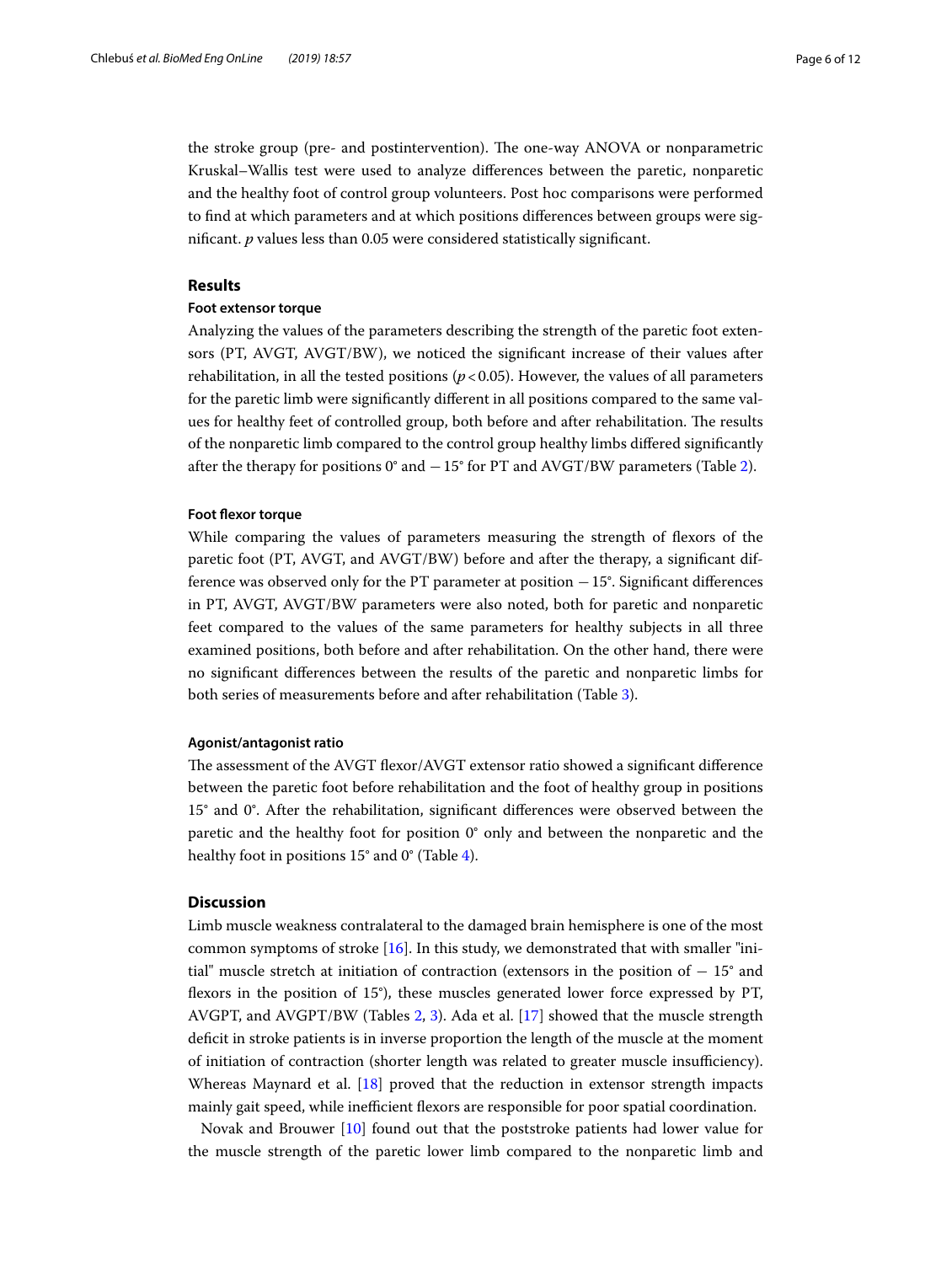| <b>Isometric</b><br>parameter | Peak torque (NM)                 |                                             |                  | Avg peak TQ (NM)  |                   |                  | Avg PT/BW (%)                   |                                |               |
|-------------------------------|----------------------------------|---------------------------------------------|------------------|-------------------|-------------------|------------------|---------------------------------|--------------------------------|---------------|
| <b>Position</b>               | $(+)15^{\circ}$                  | <b>0°</b>                                   | $(-)15^\circ$    | $(+)15^\circ$     | 0°                | $(-)15^\circ$    | $(+)15^\circ$                   | 0°                             | $(-)15^\circ$ |
| Paretic side                  |                                  |                                             |                  |                   |                   |                  |                                 |                                |               |
| Before                        |                                  |                                             |                  |                   |                   |                  |                                 |                                |               |
| Mean $\pm$ SD 14.6 $\pm$ 9.6  |                                  | $10.4 \pm 6.8$                              | $4.9 \pm 2.9$    | $12.8 \pm 9.0$    | $9.3 \pm 6.3$     | $4.6 \pm 2.7$    | $16.2 \pm 11.4$                 | $11.8 \pm 8.0$                 | $5.8 \pm 3.2$ |
| Median                        | 13.2                             | 9.2                                         | 5.3              | 11.1              | 8.6               | 4.9              | 14.6                            | 10.8                           | 6.1           |
| After                         |                                  |                                             |                  |                   |                   |                  |                                 |                                |               |
|                               | Mean ± SD 19.6 ± 10.7 14.9 ± 8.1 |                                             | $8.0 \pm 5.5$    | $17.3 \pm 9.7$    | $13.6 \pm 7.7$    | $7.5 \pm 5.1$    | $21.8 \pm 12.3$                 | $16.7 \pm 9.8$                 | $9.3 \pm 6.4$ |
| Median                        | 20.4 <sup>a</sup>                | 15.7 <sup>a</sup>                           | 6.6 <sup>a</sup> | 18.7 <sup>a</sup> | 12.5 <sup>a</sup> | 6.4 <sup>a</sup> | 22.2 <sup>a</sup>               | 16.1a                          | 7.7a          |
| Non paretic side              |                                  |                                             |                  |                   |                   |                  |                                 |                                |               |
| Before                        |                                  |                                             |                  |                   |                   |                  |                                 |                                |               |
|                               |                                  | Mean ± SD 21.6 ± 11.7 17.4 ± 10.4 8.2 ± 5.5 |                  | $18. \pm 11.1$    | $15.7 \pm 10.0$   | $7.3 \pm 5.0$    | $23.8 \pm 15.1$                 | $20.1 \pm 13.6$ $9.5 \pm 7.0$  |               |
| Median                        | 21.0                             | 15.1                                        | 6.5              | 17.2              | 12.8              | 5.3              | 19.0                            | 13.9                           | 6.9           |
| After                         |                                  |                                             |                  |                   |                   |                  |                                 |                                |               |
|                               | Mean ± SD 23.3 ± 11.9 18.6 ± 9.4 |                                             | $10.7 \pm 7.1$   | $20.2 \pm 10.9$   | $17.0 \pm 8.9$    |                  | $11.4 \pm 10.9$ $25.3 \pm 14.0$ | $21.5 \pm 12.0$ $12.7 \pm 9.6$ |               |
| Median                        | 23.7                             | 18.2                                        | 8.8              | 18.8              | 16.7              | 8.6              | 24.2                            | 20.4                           | 9.9           |
| Control group                 |                                  |                                             |                  |                   |                   |                  |                                 |                                |               |
|                               | Mean ± SD 28.9 ± 14.5 24.1 ± 9.2 |                                             | $14.8 \pm 7.1$   | $26.2 \pm 14.1$   | $21.4 \pm 9.2$    | $13.7 \pm 6.9$   | $33.3 \pm 16.9$                 | $27.8 \pm 10.9$ 17.6 $\pm$ 8.2 |               |
| Median                        | 30.0                             | 22.2                                        | 14.4             | 26.5              | 18.1              | 12.5             | 33.3                            | 25.5                           | 16.4          |
| Before rehabilitation p value |                                  |                                             |                  |                   |                   |                  |                                 |                                |               |
| Paretic vs non paretic        |                                  |                                             |                  |                   |                   |                  |                                 |                                |               |
| $\mathcal{D}$                 | <b>NS</b>                        | 0.012                                       | <b>NS</b>        | <b>NS</b>         | 0.011             | <b>NS</b>        | <b>NS</b>                       | 0.027                          | NS.           |
| Non paretic vs control        |                                  |                                             |                  |                   |                   |                  |                                 |                                |               |
| $\overline{p}$                | <b>NS</b>                        | 0.013                                       | < 0.001          | <b>NS</b>         | 0.026             | < 0.001          | <b>NS</b>                       | 0.007                          | < 0.001       |
| Paretic vs control            |                                  |                                             |                  |                   |                   |                  |                                 |                                |               |
| $\mathcal{D}$                 | < 0.001                          | < 0.001                                     | < 0.001          | < 0.001           | < 0.001           | < 0.001          | < 0.001                         | < 0.001                        | < 0.001       |
| After rehabilitation p value  |                                  |                                             |                  |                   |                   |                  |                                 |                                |               |
| Paretic vs non paretic        |                                  |                                             |                  |                   |                   |                  |                                 |                                |               |
| $\overline{p}$                | <b>NS</b>                        | NS.                                         | NS.              | <b>NS</b>         | NS.               | <b>NS</b>        | <b>NS</b>                       | <b>NS</b>                      | NS.           |
| Non paretic vs control        |                                  |                                             |                  |                   |                   |                  |                                 |                                |               |
| $\overline{p}$                | <b>NS</b>                        | 0.035                                       | 0.046            | <b>NS</b>         | NS.               | <b>NS</b>        | <b>NS</b>                       | 0.047                          | 0.014         |
| Paretic vs control            |                                  |                                             |                  |                   |                   |                  |                                 |                                |               |
| p                             | 0.008                            | < 0.001                                     | < 0.001          | 0.02              | 0.002             | < 0.001          | 0.005                           | < 0.001                        | < 0.001       |

<span id="page-6-0"></span>**Table 2 Comparison of parameters foot extensor torque between the groups**

*NS* no signifcant diference, *p*>0.05

<sup>a</sup>Significant difference between pre- and post intervention outcomes

limb of healthy people at similar age. This observation is consistent with the results of our research, in which we also showed signifcant diferences in the values of the analyzed parameters for extensors and fexors between the paretic foot, nonparetic foot and healthy foot (Tables  $2, 3$  $2, 3$ ). This proves that contrary to the general believe muscle weakness in patients with diagnosed poststroke hemiparesis, afects not only a paretic side but also the other half of the body theoretically considered as asymptomatic or fully functional. Therefore, the assessment of muscle strength of both lower limbs may be a useful indicator of gait function recovery after stroke.

Most often the isokinetic protocol [[19\]](#page-11-7) and very rarely isometric protocol [[13](#page-11-1)] are used in order to assess the strength of the paretic muscles. In the course of their research, while attempting to determine the normative values of the maximum force tested with the use of Biodex System 3 PRO, Harbo et al. [\[11\]](#page-10-10) came to the conclusion that the values obtained in tests depend on the type of protocol used (isokinetic or isometric) and vary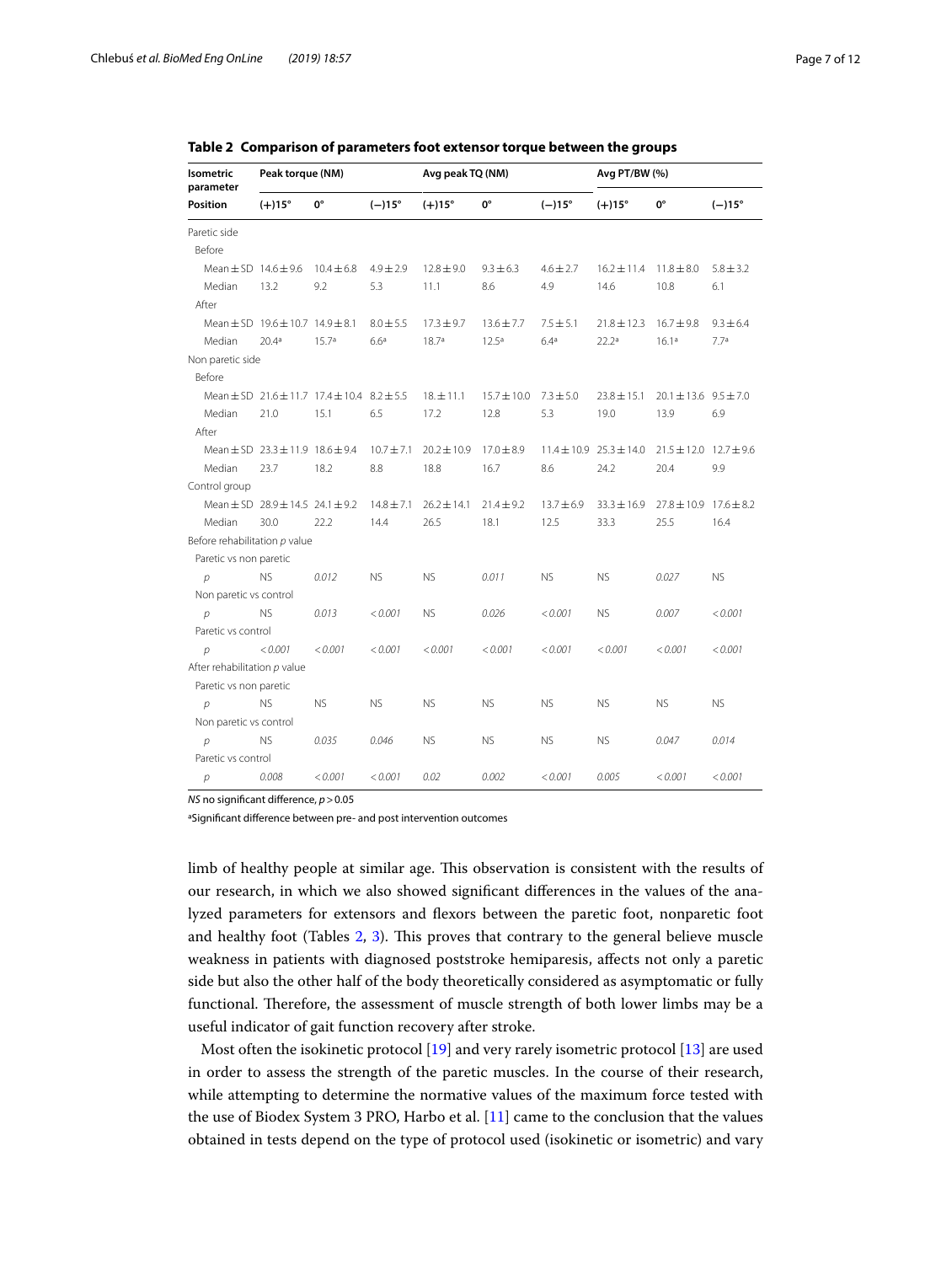| Isometric<br>parameter        | Peak torque (NM) |                                               |                                               | Avg peak TQ (NM) |           |                                                                                                 | Avg PT/BW (%)   |           |                                          |
|-------------------------------|------------------|-----------------------------------------------|-----------------------------------------------|------------------|-----------|-------------------------------------------------------------------------------------------------|-----------------|-----------|------------------------------------------|
| Position                      | $(+)15^\circ$    | 0°                                            | $(-)15^\circ$                                 | $(+)15^{\circ}$  | <b>0°</b> | $(-)15^\circ$                                                                                   | $(+)15^{\circ}$ | <b>0°</b> | $(-)15^\circ$                            |
| Paretic side                  |                  |                                               |                                               |                  |           |                                                                                                 |                 |           |                                          |
| Before                        |                  |                                               |                                               |                  |           |                                                                                                 |                 |           |                                          |
|                               |                  | Mean ± SD 18.3 ± 14.9 27.3 ± 24.5 33.6 ± 32.2 |                                               |                  |           | 15.4 ± 14.4 23.8 ± 22.0 31.1 ± 30.5 19.2 ± 17.5 29.7 ± 26.5 38.5 ± 36.9                         |                 |           |                                          |
| Median                        | 14.2             | 17.4                                          | 22.4                                          | 10.1             | 15.2      | 19                                                                                              | 12.8            | 18.6      | 22.8                                     |
| After                         |                  |                                               |                                               |                  |           |                                                                                                 |                 |           |                                          |
|                               |                  | Mean ± SD 20.5 ± 17.2 32.4 ± 26.8 42.0 ± 33.0 |                                               |                  |           | $17.6 \pm 16.5$ $28.7 \pm 25.5$ $36.7 \pm 30.6$ $22.0 \pm 19.4$ $36.0 \pm 30.3$ $45.9 \pm 37.0$ |                 |           |                                          |
| Median                        | 14.5             | 26.6                                          | 33.6 <sup>a</sup>                             | 11.7             | 22.8      | 29                                                                                              | 14.7            | 27.1      | 33.8                                     |
| Non paretic side              |                  |                                               |                                               |                  |           |                                                                                                 |                 |           |                                          |
| Before                        |                  |                                               |                                               |                  |           |                                                                                                 |                 |           |                                          |
|                               |                  | Mean ± SD 26.4 ± 18.7 38.8 ± 28.6 47.6 ± 38.7 |                                               |                  |           | $21.7 \pm 15.8$ 33.7 $\pm$ 25.0 42.0 $\pm$ 35.8 27.2 $\pm$ 19.4 42.2 $\pm$ 31.6 51.7 $\pm$ 44.7 |                 |           |                                          |
| Median                        | 22.7             | 36.5                                          | 34.9                                          | 20.1             | 31.6      | 27.8                                                                                            | 24.7            | 36.2      | 31.5                                     |
| After                         |                  |                                               |                                               |                  |           |                                                                                                 |                 |           |                                          |
|                               |                  |                                               | Mean ± SD 28.9 ± 23.2 42.5 ± 35.3 51.1 ± 37.3 |                  |           | 23.9±21.7 39.0±34.3 48.7±39.6 30.5±24.9 48.3±40.3 59.5±45.8                                     |                 |           |                                          |
| Median                        | 22.9             | 34.9                                          | 38.7                                          | 17.1             | 31.6      | 34.4                                                                                            | 21.8            | 35.1      | 43                                       |
| Control group                 |                  |                                               |                                               |                  |           |                                                                                                 |                 |           |                                          |
| $Mean \pm SD$                 |                  | $47.0 \pm 20.9$ 78.2 $\pm$ 33.2               | 107.3±44.7 42.5±19.8 72.9±32.4                |                  |           |                                                                                                 |                 |           | 99.9±43.7 52.8±20.8 90.2±32.5 121.3±41.9 |
| Median                        | 42.5             | 70.8                                          | 104                                           | 38.7             | 66        | 99.9                                                                                            | 52.9            | 92.8      | 128.2                                    |
| Before rehabilitation p value |                  |                                               |                                               |                  |           |                                                                                                 |                 |           |                                          |
| Paretic vs non paretic        |                  |                                               |                                               |                  |           |                                                                                                 |                 |           |                                          |
| $\mathcal{D}$                 | <b>NS</b>        | <b>NS</b>                                     | <b>NS</b>                                     | <b>NS</b>        | <b>NS</b> | <b>NS</b>                                                                                       | <b>NS</b>       | <b>NS</b> | <b>NS</b>                                |
| Non paretic vs control        |                  |                                               |                                               |                  |           |                                                                                                 |                 |           |                                          |
| $\mathcal{D}$                 | < 0.001          | < 0.001                                       | < 0.001                                       | < 0.001          | < 0.001   | < 0.001                                                                                         | < 0.001         | < 0.001   | < 0.001                                  |
| Paretic vs control            |                  |                                               |                                               |                  |           |                                                                                                 |                 |           |                                          |
| $\mathcal{D}$                 | < 0.001          | < 0.001                                       | < 0.001                                       | < 0.001          | < 0.001   | < 0.001                                                                                         | < 0.001         | < 0.001   | < 0.001                                  |
| After rehabilitation p value  |                  |                                               |                                               |                  |           |                                                                                                 |                 |           |                                          |
| Paretic vs non paretic        |                  |                                               |                                               |                  |           |                                                                                                 |                 |           |                                          |
| $\mathcal{D}$                 | <b>NS</b>        | NS.                                           | <b>NS</b>                                     | <b>NS</b>        | <b>NS</b> | NS.                                                                                             | <b>NS</b>       | NS.       | NS.                                      |
| Non paretic vs control        |                  |                                               |                                               |                  |           |                                                                                                 |                 |           |                                          |
| $\mathcal{D}$                 | 0.001            | < 0.001                                       | < 0.001                                       | < 0.001          | < 0.001   | < 0.001                                                                                         | < 0.001         | < 0.001   | < 0.001                                  |
| Paretic vs control            |                  |                                               |                                               |                  |           |                                                                                                 |                 |           |                                          |
| p                             | < 0.001          | < 0.001                                       | < 0.001                                       | < 0.001          | < 0.001   | < 0.001                                                                                         | < 0.001         | < 0.001   | < 0.001                                  |

<span id="page-7-0"></span>**Table 3 Comparison of parameters foot fexor torque between the groups**

*NS* no signifcant diference, *p*>0.05

<sup>a</sup>Significant difference between pre- and post intervention outcomes

in reference to age, height, and weight of a patient performing the test. Certain aspects of our study regarding the assessment of AVGPT/BW value before and after rehabilitation did not show the dependence of AVGPT values on the subjects' body weight (Tables [2](#page-6-0), [3\)](#page-7-0).

A majority of the published research regarding poststroke mobility defciency in hemiplegics contains results of strength measurements of paretic foot extensors and fexors in the late period after stroke with the use of isokinetic protocol. The examples of such procedure are studies conducted by Hsu et al. [[20\]](#page-11-8). Conversely, in our work, we evaluated extensor and fexor tensions of the paretic foot in patients in the early period after stroke using an isometric protocol expressed by PT, AVGPT, and AVGPT/BW. This can be considered a new approach as we did not fnd examples of similar studies in the available literature. The choice of the isometric protocol was dictated by the early poststroke period, in which patients usually cannot generate enough force that would translate into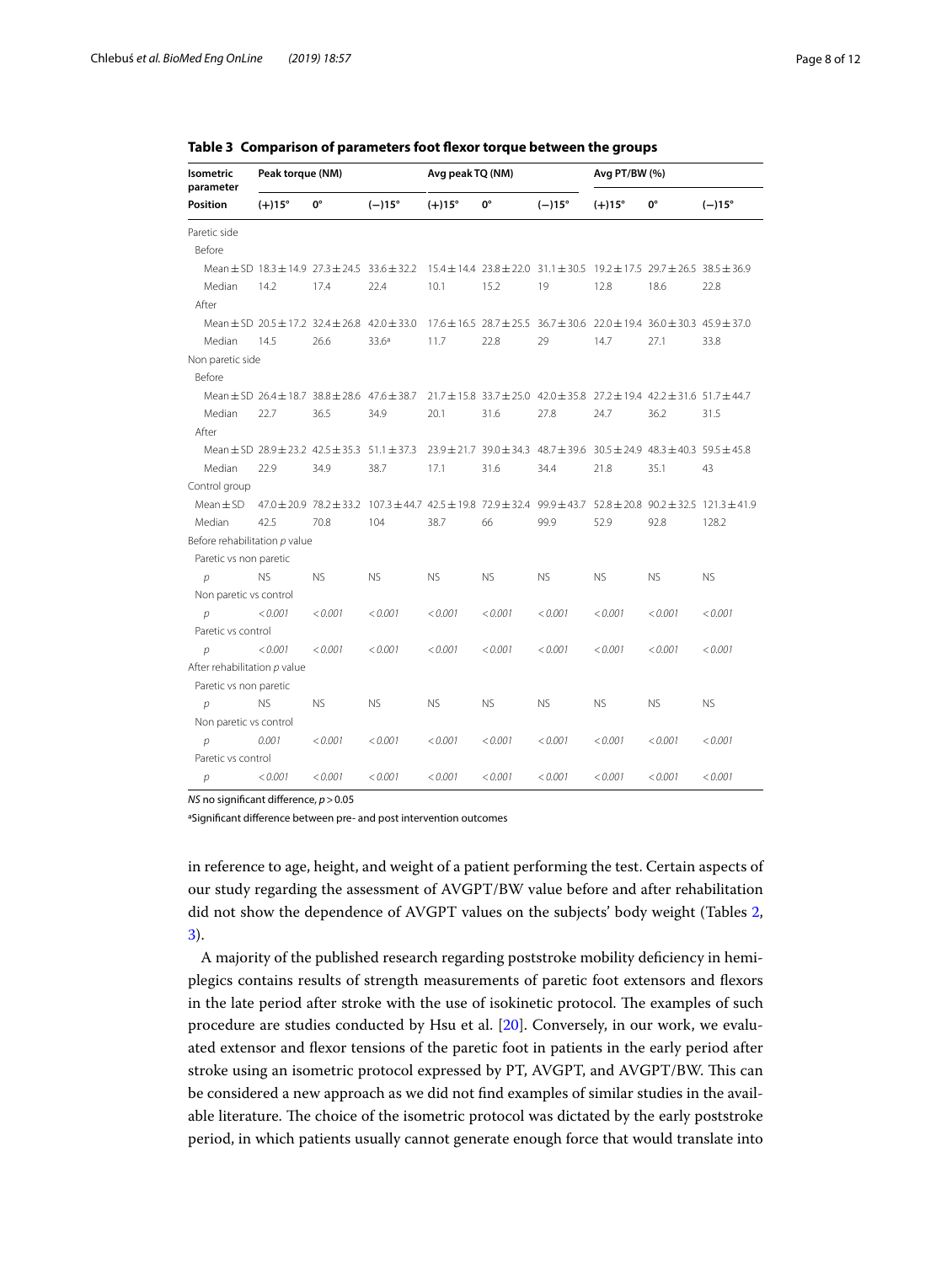| Isometric parameter            | Agon vs antagon (%) |                 |                 |  |  |  |  |
|--------------------------------|---------------------|-----------------|-----------------|--|--|--|--|
| <b>Position</b>                | $(+)15^\circ$       | $0^{\circ}$     | $(-)15^\circ$   |  |  |  |  |
| Paretic side                   |                     |                 |                 |  |  |  |  |
| Before                         |                     |                 |                 |  |  |  |  |
| $Mean \pm SD$                  | $101.8 \pm 55.2$    | $58.4 \pm 32.3$ | $25.8 \pm 23.0$ |  |  |  |  |
| Median                         | 87.2                | 55.2            | 20.8            |  |  |  |  |
| After                          |                     |                 |                 |  |  |  |  |
| $Mean \pm SD$                  | $101.5 \pm 62.7$    | $59.5 \pm 39.3$ | 33.7±49.4       |  |  |  |  |
| Median                         | 98.4                | 55.7            | 22.6            |  |  |  |  |
| Non paretic side               |                     |                 |                 |  |  |  |  |
| Before                         |                     |                 |                 |  |  |  |  |
| $Mean \pm SD$                  | $92.0 \pm 49.0$     | $55.5 \pm 51.3$ | $26.6 \pm 27.7$ |  |  |  |  |
| Median                         | 92.3                | 39.9            | 19.9            |  |  |  |  |
| After                          |                     |                 |                 |  |  |  |  |
| $Mean \pm SD$                  | $123.3 \pm 83.8$    | $62.0 \pm 41.6$ | $33.2 \pm 45.8$ |  |  |  |  |
| Median                         | 95.7                | 51.8            | 18.4            |  |  |  |  |
| Control group                  |                     |                 |                 |  |  |  |  |
| $Mean \pm SD$                  | $69.3 \pm 25.3$     | $36.2 \pm 15.1$ | $16.0 \pm 7.1$  |  |  |  |  |
| Median                         | 63.9                | 33.2            | 14.9            |  |  |  |  |
| Before rehabilitation p value  |                     |                 |                 |  |  |  |  |
| Paretic vs non paretic         |                     |                 |                 |  |  |  |  |
| $\overline{p}$                 | NS.                 | <b>NS</b>       | <b>NS</b>       |  |  |  |  |
| Non paretic vs control         |                     |                 |                 |  |  |  |  |
| $\overline{p}$                 | <b>NS</b>           | <b>NS</b>       | <b>NS</b>       |  |  |  |  |
| Paretic vs control             |                     |                 |                 |  |  |  |  |
| $\overline{p}$                 | 0.027               | 0.003           | <b>NS</b>       |  |  |  |  |
| After rehabilitation $p$ value |                     |                 |                 |  |  |  |  |
| Paretic vs non paretic         |                     |                 |                 |  |  |  |  |
| $\overline{p}$                 | <b>NS</b>           | <b>NS</b>       | <b>NS</b>       |  |  |  |  |
| Non paretic vs control         |                     |                 |                 |  |  |  |  |
| $\overline{p}$                 | 0.004               | 0.011           | <b>NS</b>       |  |  |  |  |
| Paretic vs control             |                     |                 |                 |  |  |  |  |
| $\,p\,$                        | <b>NS</b>           | 0.014           | <b>NS</b>       |  |  |  |  |

<span id="page-8-0"></span>

| Table 4 Comparison of parameters agonist/antagonist ratio between the groups |  |  |
|------------------------------------------------------------------------------|--|--|
|------------------------------------------------------------------------------|--|--|

movement. In addition, in isokinetic protocol, the test is carried out using predetermined axial rotation speed, and, as we determined in the pilot studies, patients are unable to complete such tests because rotations are too fast for them. What's more, attempts to adjust to the set speed often caused pain which prevented further processing. Tis methodological limitation of the isokinetic protocol was also highlighted in studies by Gray et al. [[21](#page-11-9)].

Most studies in the available literature concentrated on the efects of exercises strengthening only paretic foot extensors in the late after-stroke period, with reference to the extensors of healthy persons [[22](#page-11-10)[–25](#page-11-11)]. In all the studies mentioned, the authors determined that the strength of the paretic foot extensors is signifcantly lower than the strength of the extensors of healthy foot, which negatively afects the patient's mobility. In our work, we also demonstrated that before and after the rehabilitation (conducted in the same way for all patients), PT, AVGPT, and AVGPT/BW values for paretic foot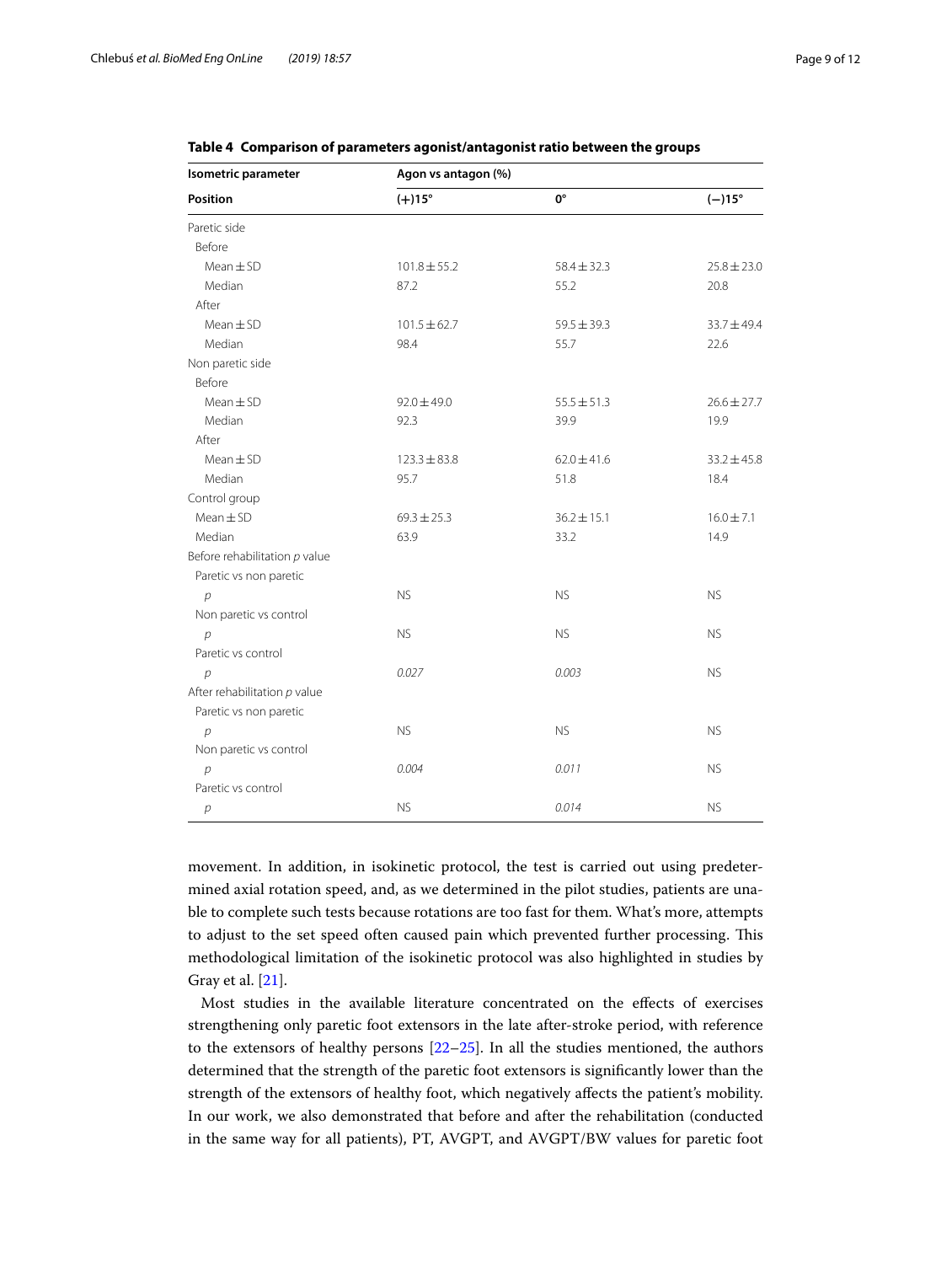signifcantly difered from the values for healthy feet, which could seemingly prove the lack of poststroke rehabilitation of the foot.

However, on comparing the values of these parameters measured for the paretic and nonparetic foot extensors, we found that after rehabilitation they did not difer signifcantly, if only for the neutral  $(0^{\circ})$  position of the foot in relation to the shin. In our opinion, this is a good prognosis which encourages future modifcations to the rehabilitation treatment which we studied because it indicates the achievement, to some extent, of symmetry in tension of foot extensors in both limbs of the hemiplegic. Hence, there is need to develop more efective methods to strengthen these muscles in the early poststroke period, which will be the subject of our future research.

We believe that an isolated assessment of the paretic foot extensors does not provide a full view of the degree of the patient's limitations in terms of the ability to control movement in the ankle and possible gait impairment. Hence, in our study, we proposed joint assessment of extensors and flexors of the foot and both lower limbs of hemiplegics. The similar approach has been presented by Chisholm et al. [\[26](#page-11-12)] and Kitatani et al. [[27](#page-11-13)] who also emphasized the importance of incorporating methods of comprehensive improvement of antagonistic muscles into the rehabilitation program and stressed/pointed out on the need to conduct further research in this direction. The rationale for the comprehensive treatment, according to these researchers, is the sequential activation of antagonistic muscles in gait (more efective propulsion and more efective foot extension in the transfer phase).

According to Jiang et al. [\[28\]](#page-11-14), patients after stroke are characterized by reduced dynamics of coactivation of paretic foot fexors and extensors, especially during the extension which leads to balance disturbances during the support phase of gait. In the literature, we found only a few studies assessing the decrease in strength of the paretic foot fexor and its effects on the patient's mobility  $[1, 5, 29]$  $[1, 5, 29]$  $[1, 5, 29]$  $[1, 5, 29]$  $[1, 5, 29]$ . The results of our research (Table [3](#page-7-0)) indicate that in patients in the early poststroke period occur not only signifcant weakening of the paretic foot fexor but also of the nonparetic foot, compared to healthy feet of controlled group; the phenomenon which up to this point has not been reported in the publications. In contrast to the results achieved for foot extensors (Table [2\)](#page-6-0), PT, AVGPT, and AVGPT/BW values for the paretic foot did not signifcantly difer from the ones for nonparetic foot, both in pre- and postrehabilitation tests. However, similar to the case of extensors, the values of these parameters were signifcantly diferent for both paretic foot and nonparetic foot in comparison/compared with feet of healthy people, in tests before as well as after rehabilitation (Table [3](#page-7-0)). This calls into question, even more than in the case of extensors, the efectiveness of rehabilitation procedures used to strengthen fexor muscles of the feet. We plan to conduct future studies, in which we will test several other types of exercises which are used for strengthening of foot fexors [[30–](#page-11-16)[35](#page-11-17)], in order to determine the most efective in poststroke rehabilitation.

Interesting conclusions, in our opinion, result from the comparison of AVGT fexor/ AVGT extensor ratio (Table [4](#page-8-0)); the analysis of which has not been so far presented in the literature.

The values obtained in our study show that after the completion of rehabilitation, the aforementioned relation tested on the paretic foot in the − 15° position did not difer from the results of tests performed on healthy person's foot, which may indicate that the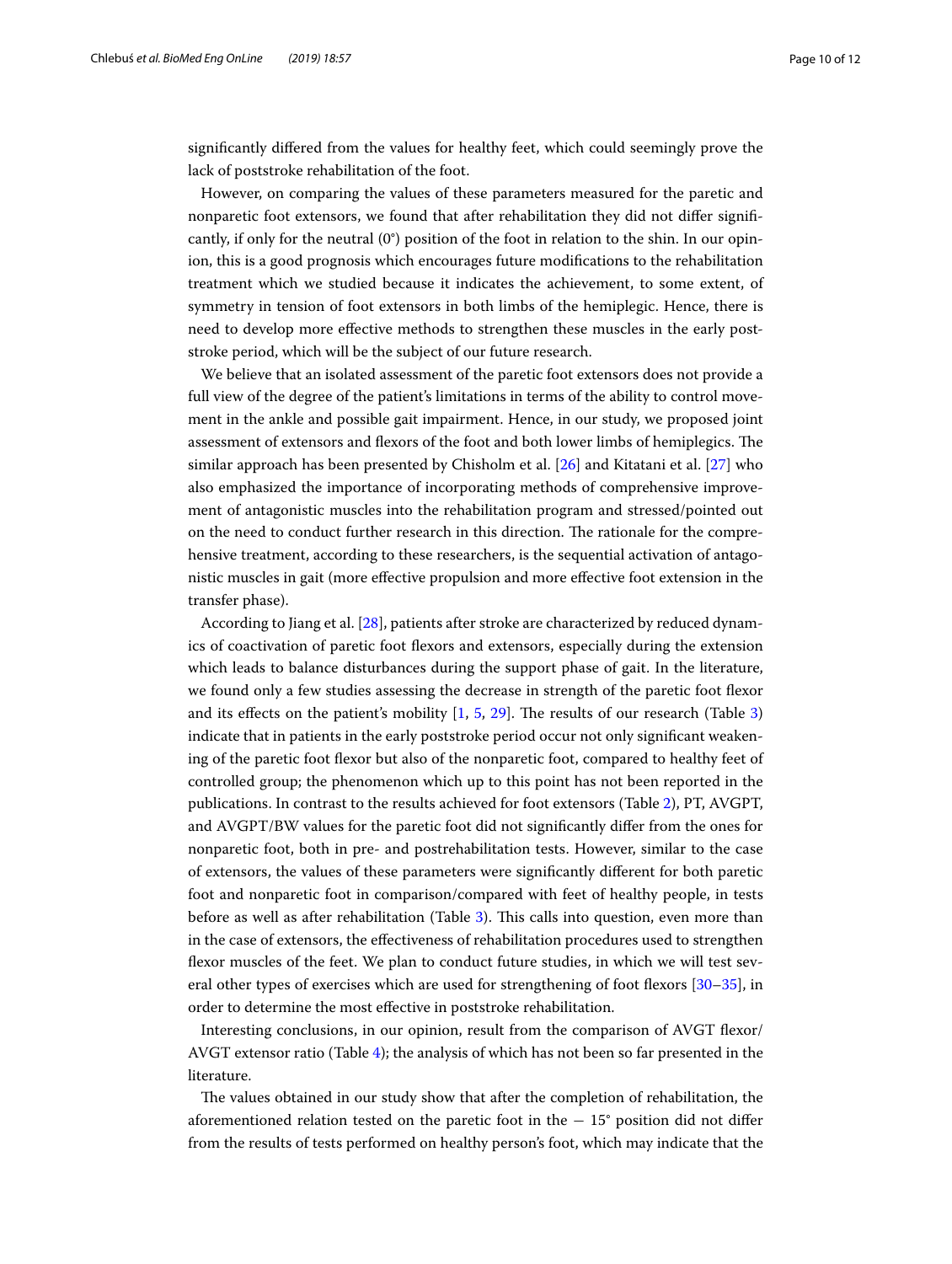evaluateds in our work of functionality improvement treatment were successful, at least for this position.

## **Conclusion**

In the early period following stroke, there is not only a signifcant weakening of the paretic limb, but also that of the nonparetic limb. Accurate and applicable in the early poststroke period, the isometric protocol is a useful tool for verifying the efects of rehabilitation, by measuring changes in PT, AVGT, and AVGT values for fexor to extensor muscles of the foot.

#### **Abbreviations**

PT: peak torque; AVGT: average torque; AVGT/BW: average torque/body weight; TACI: total anterior circulation syndrome; PACI: partial airculation circulation syndrome; LACI: lacunar airculation circulation syndrome; POCI: posterior airculation circulation syndrome; AMT: abbreviated mental test score; NIHSS: National Institutes of Health Stroke Scale; NS: no signifcant.

#### **Acknowledgements**

Not applicable.

#### **Authors' contributions**

EC and AW, prepared the manuscript. All the authors read and approved the fnal manuscript.

#### **Funding**

There is no funding for the presented research.

#### **Availability of data and materials**

Not applicable.

#### **Ethics approval and consent to participate**

Bioethical Commission of the Medical University of Poznań (Approval No. 539/18).

**Consent for publication** Not applicable.

#### **Competing interests**

The authors declare that they have no competing interests.

Received: 20 February 2019 Accepted: 30 April 2019 Published online: 14 May 2019

#### **References**

- <span id="page-10-0"></span>1. Palmer JA, Hsiao H, Awad LN, et al. Symmetry of corticomotor input to plantarfexors infuences the propulsive strategy used to increase walking speed post-stroke. Clin Neurophysiol. 2016;127:1837–44.
- <span id="page-10-1"></span>2. Sekiguchi Y, Muraki T, Tanaka N, et al. Relationship between activation of ankle muscles and quasi-joint stifness in early and middle stances during gait in patients with hemiparesis. Gait Posture. 2015;42:348–53.
- <span id="page-10-2"></span>3. Thajchayapong M, Alibiglou L, Lilaonitkul T, Mirbagheri MM. Mechanical abnormalities of the spastic ankle in chronic stroke subjects. Conf Proc IEEE Eng Med Biol Soc. 2006;1:3688–91.
- <span id="page-10-3"></span>4. Abe H, Michimata A, Sugawara K, Sugaya N, Izumi S. Improving gait stability in stroke hemiplegic patients with a plastic ankle–foot orthosis. Tohoku J Exp Med. 2009;218:193–9.
- <span id="page-10-4"></span>5. Kemertzis MA, Lythgo ND, Morgan DL, et al. Ankle fexors produce peak torque at longer muscle lengths after whole-body vibration. Med Sci Sports Exerc. 2018;40:1977–83.
- <span id="page-10-5"></span>6. Kesar TM, Perumal R, Reisman DS, et al. Functional electrical stimulation of ankle plantarfexor and dorsifexor mus‑ cles: effects on poststroke gait. Stroke. 2009;40:3821-7.
- <span id="page-10-6"></span>7. Kobayashi T, Leung AK, Akazawa Y, Tanaka M, Hutchins SW. Quantitative measurement of spastic ankle joint stifness using a manual device: a preliminary study. J Biomech. 2010;43:1831–4.
- <span id="page-10-7"></span>8. Freire B, Dias CP, Goulart NB, de Castro CD, Becker J, Gomes I, Vaz MA. Achilles tendon morphology, plantar fexors torque and passive ankle stifnes in spastic hemiparetic stroke survivors. Clin Biomech (Bristol, Avon). 2017;41:72–6.
- <span id="page-10-8"></span>9. Nadeau S, Gravel D, Arsenault AB, et al. Dynamometric assessment of the plantarfexors in hemiparetic subjects: relations between muscular, gait and clinical parameters. Scand J Rehabil Med. 1997;29:137–46.
- <span id="page-10-9"></span>10. Novak AC, Brouwer B. Kinematic and kinetic evaluation of the stance phase of stair ambulation in persons with stroke and healthy adults: a pilot study. J Appl Biomech. 2013;29:443–52.
- <span id="page-10-10"></span>11. Harbo T, Brincks J, Andersen H. Maximal isokinetic and isometric muscle strength of major muscle groups related to age, body mass, height, and sex in 178 healthy subjects. Eur J Appl Physiol. 2012;112:267–75.